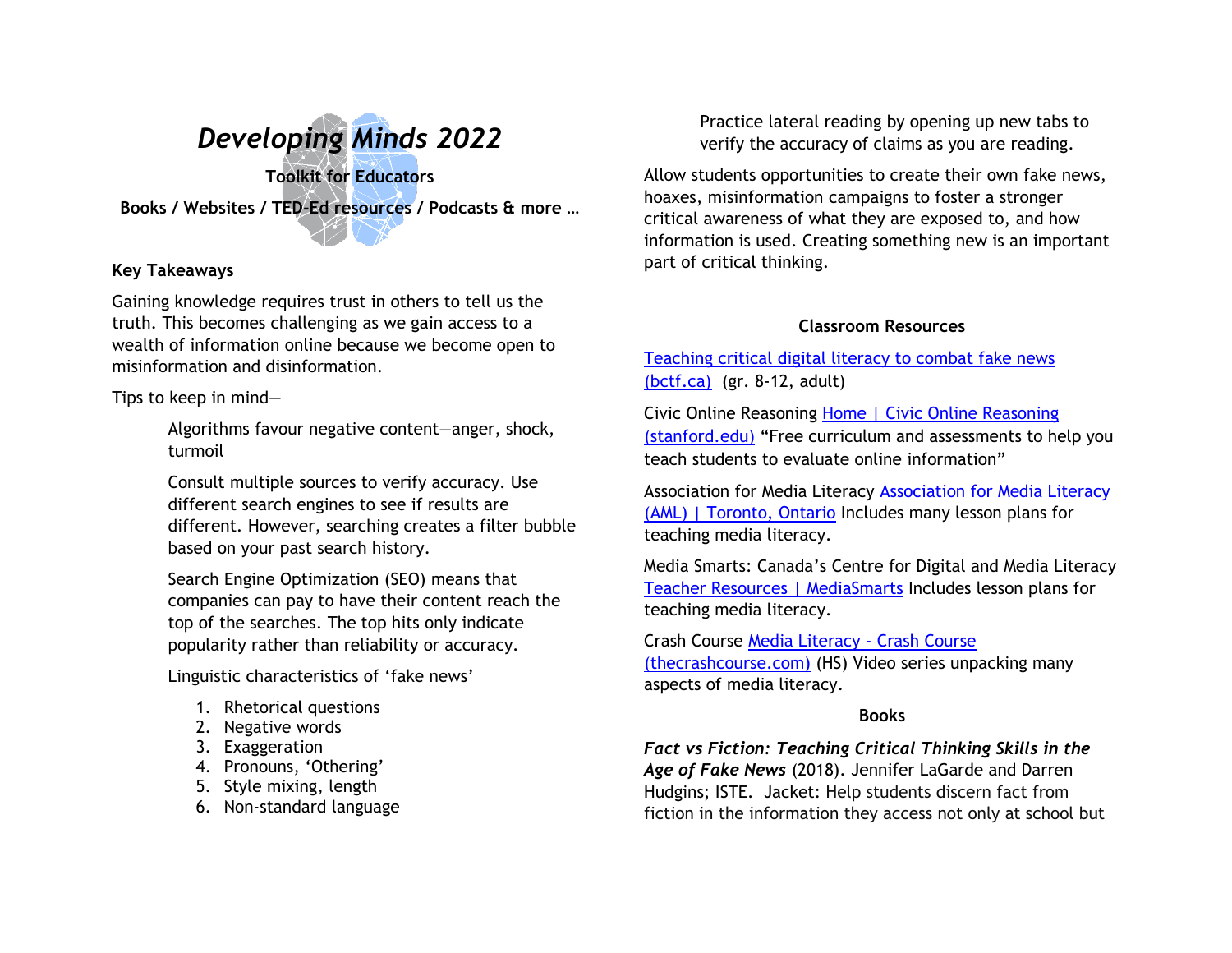in the devices they carry in their pockets and backpacks. (middle and HS)

*Developing Digital Detectives: Essential Lessons for Discerning Fact from Fiction in the 'Fake News' Era* **(2021).** Jennifer LaGarde and Darren Hudgins; ISTE. Jacket: offers easy-to-implement lessons to engage students in becoming media literacy "digital detectives," looking for clues, questioning motives, uncovering patterns, developing theories and, ultimately, delivering a verdict. (middle and HS)

*Fighting Fake News: Tools and Strategies for Teaching Media Literacy* (2019). Jennifer LaGarde and Darren Hodgins; 6 pp Teacher's Guide based on Fact versus Fiction. ISTE. (middle and HS)

*Teaching in the Age of Disinformation: Don't Confuse Me with the Data, My Mind Is Made Up!* (2018) By Selma Wassermann; synopsis: This book gives teachers the tools and the teaching strategies to enable their students to become more discriminating consumers of information and misinformation coming at them from the Internet, social media, television and the tabloid press. It is an essential resource, rich in practical suggestions for classroom activities for every grade level. (primary, middle  $\&$  HS)

*Veils of Distortion: How the News Media Warps our Minds* (2021); by John Zada; Terra Incognita; synopsis: A rare and insightful account by a former CBC and Al Jazeera newsroom insider of how the news skews our perceptions and disorients society (senior HS)

*The Disinformation Age: Politics, Technology, and Disruptive Communication in the United States* (2020). Edited by W. Lance Bennet and Steven Livingston; Cambridge Univ. Press. (senior HS); Open Access: [The Disinformation](https://www.cambridge.org/core/books/disinformation-age/1F4751119C7C4693E514C249E0F0F997)  [Age \(cambridge.org\)](https://www.cambridge.org/core/books/disinformation-age/1F4751119C7C4693E514C249E0F0F997) (senior HS)

*The Wave: The Classroom experiment that went too far* (1981). Todd Strasser; Laurel Leaf; Synopsis: The powerful forces of group pressure that pervaded many historic movements such as Nazism are recreated in the classroom when history teacher Burt Ross introduces a "new" system to his students. And before long "The Wave," with its rules of "strength through discipline, community, and action," sweeps from the classroom through the entire school. And as most of the students join the movement, Laurie Saunders and David Collins recognize the frightening momentum of "The Wave" and realize they must stop it before it's too late. (Gr. 10+; for classroom study and discussion)

### *Why learn history (When It's Already on Your Phone)*

(2018). Sam Wineburg; Univ. of Chicago Press; synopsis: focuses on the important contributions history education can make to helping students think critically about the readily available online information they are regularly confronted with. (Educator-focused); see esp. Ch7 *Why Google Can't Save Us*

*The Cure for Hate: A Former White Supremacist's Journey from Violent Extremism to Radical Compassion* (2019). by Tony McAleer; Arsenal Pulp Press. Synopsis: Tony McAleer's transformational journey traces an inspiring arc. With personal narrative and gut-punching stories, Tony shares how deradicalization is possible in this fight against domestic terrorism. - Jonathan Greenblatt, CEO and national director, Anti-Defamation League. (senior HS)

*Fake News: Understanding Media and Misinformation in the Digital Age* (2020) edited by Melissa Zimdars and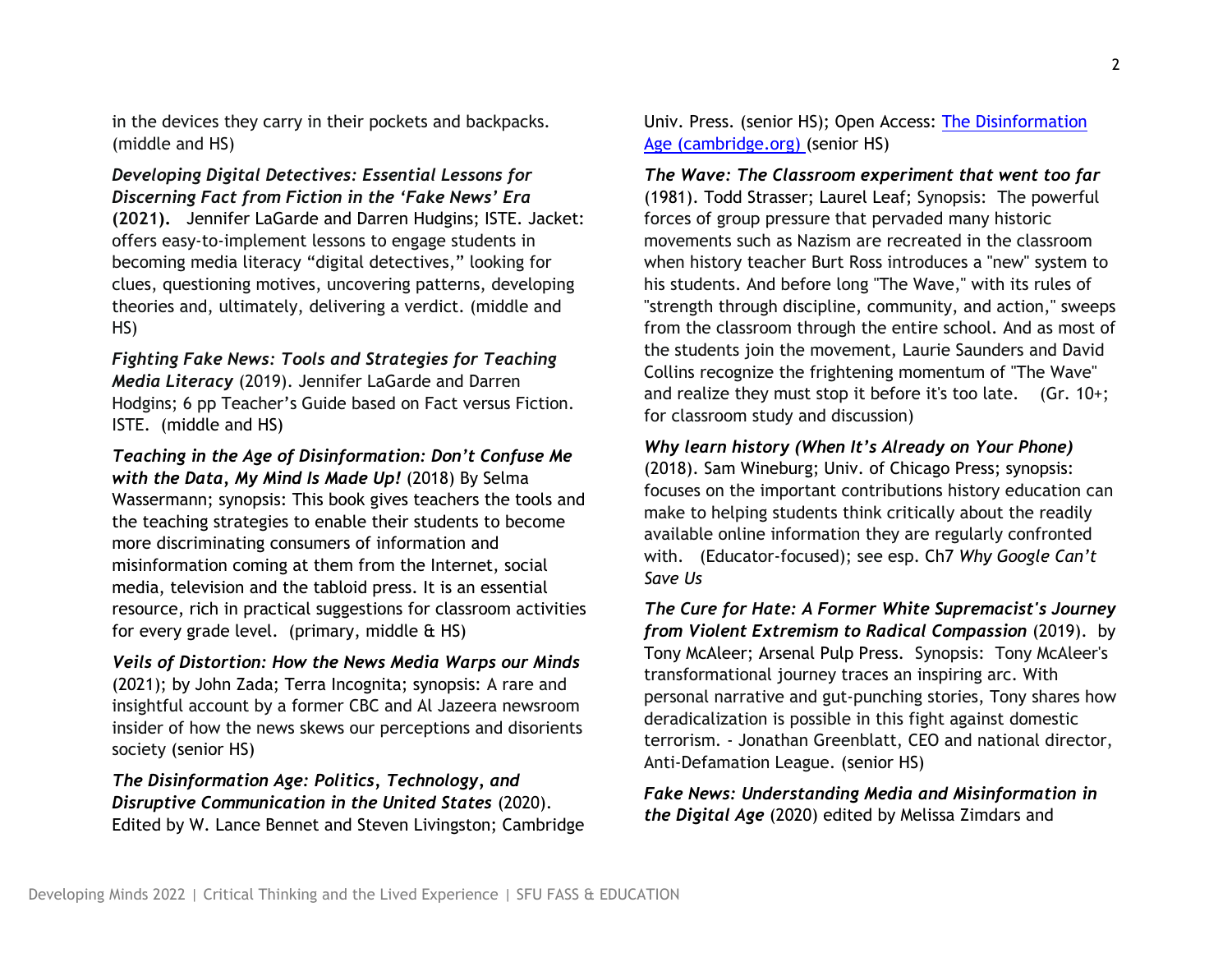Kembrew McLeod; The MIT Press. Open Access [Fake News:](https://direct.mit.edu/books/book/4625/Fake-NewsUnderstanding-Media-and-Misinformation-in)  [Understanding Media and Misinformation in the Digital Age | Books](https://direct.mit.edu/books/book/4625/Fake-NewsUnderstanding-Media-and-Misinformation-in)  [Gateway | MIT Press](https://direct.mit.edu/books/book/4625/Fake-NewsUnderstanding-Media-and-Misinformation-in) (Educator focus) Range of perspectives and strategies.

### **Videos**

The Me Research Search Engine. A satirical take on conducting your own research.

<https://www.youtube.com/watch?v=ibN4lu5eh8I>

# BBC Spaghetti Tree hoax on April Fools' Day 1957

[Spaghetti-tree hoax -](https://en.wikipedia.org/wiki/Spaghetti-tree_hoax) Wikipedia

## Pacific Northwest Tree Octopus

[Save The Pacific Northwest Tree Octopus](https://zapatopi.net/treeoctopus/)  [\(zapatopi.net\)](https://zapatopi.net/treeoctopus/)

The Great Hack – Cambridge Analytica

[https://www.youtube.com/watch?v=iX8GxLP1FHo&ab](https://www.youtube.com/watch?v=iX8GxLP1FHo&ab_channel=Netflix) [\\_channel=Netflix](https://www.youtube.com/watch?v=iX8GxLP1FHo&ab_channel=Netflix)

### Social Dilemma

<https://www.youtube.com/watch?v=uaaC57tcci0>

The Social Dilemma - Influence of Social Media on Teen Depression and Behavior

<https://www.youtube.com/watch?v=Ui0UNXsEGJ8>

The little-known origin of the term 'fake news'

[https://www.bbc.com/reel/video/p09d40rr/the](https://www.bbc.com/reel/video/p09d40rr/the-little-known-origin-of-the-term-fake-news-)[little-known-origin-of-the-term-fake-news-](https://www.bbc.com/reel/video/p09d40rr/the-little-known-origin-of-the-term-fake-news-)

University of Facebook—satirical take on how confident people are with their own research

> [https://www.youtube.com/watch?v=uREpls3sTyU&list](https://www.youtube.com/watch?v=uREpls3sTyU&list=FLLbc0Uw6snyJtMEwwRDGC6A&index=3) [=FLLbc0Uw6snyJtMEwwRDGC6A&index=3](https://www.youtube.com/watch?v=uREpls3sTyU&list=FLLbc0Uw6snyJtMEwwRDGC6A&index=3)

#### **Games**

[Play GO VIRAL! | Stop Covid-19 misinformation spreading](https://www.goviralgame.com/en)  [\(goviralgame.com\)](https://www.goviralgame.com/en) recommended 15+ It shows students how quickly something goes viral online by taking them through a simulated event.

[Fakey \(iu.edu\)](https://fakey.osome.iu.edu/) "aims to teach media literacy and study how people interact with misinformation."

### **TedEd**

[How to navigate questionable information | TED Talks](https://www.ted.com/playlists/555/how_navigate_questionable_information) (TED-Ed Talk Series)

[How to tell fake news from real news | \(ted.com\)](https://blog.ed.ted.com/2017/01/12/how-to-tell-fake-news-from-real-news/) (TED-Ed blog)

[Fact-checking 101 | \(ted.com\)](https://blog.ed.ted.com/2017/03/30/factchecking-101/) (TED-Ed blog)

# **Websites**

**Reliable sources for digital publishing**:

### <https://medium.com/>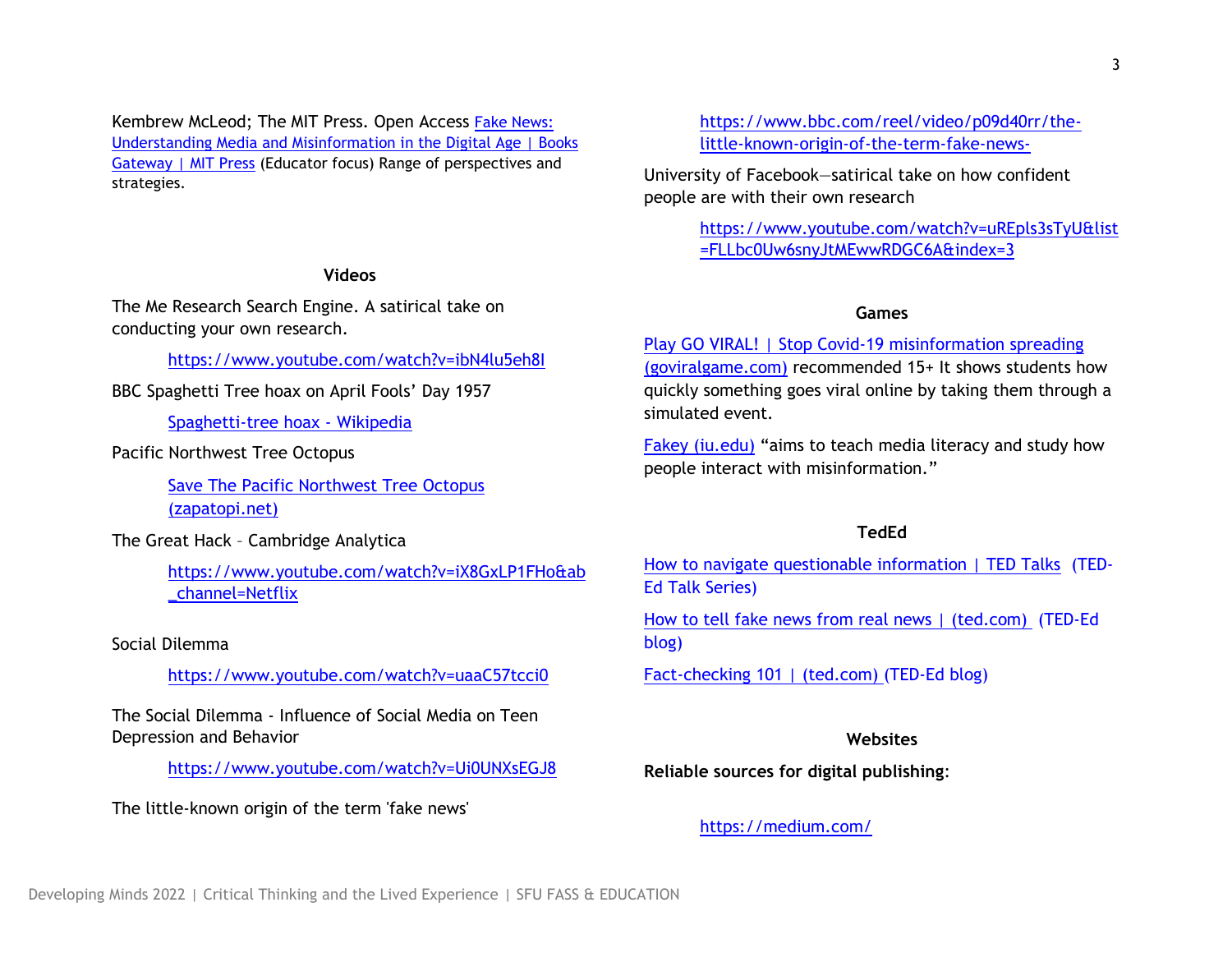[The Conversation: In-depth analysis, research, news](https://theconversation.com/ca)  [and ideas from leading academics and researchers.](https://theconversation.com/ca)

# **First Draft News**

"To understand the misinformation ecosystem, here's a break down of the types of fake content, content creators motivations and how it's being disseminated" by Claire Wardle Identifies 7 types of mis- and disinformation and how it is shared. [Fake news. It's complicated. \(firstdraftnews.org\)](https://firstdraftnews.org/articles/fake-news-complicated/)

"A list of non-academic readings related to different aspects of the "fake news" debate, covering the impact of advertising, its role in the US election, the growing awareness of disinformation campaigns aimed at upcoming European elections, and some of the psychological theories that help explain why our brains can be so easily fooled. By Claire Wardle [\[M|D\]isinformation Reading List](https://firstdraftnews.org/articles/misinformation-reading-list/) 

[\(firstdraftnews.org\)](https://firstdraftnews.org/articles/misinformation-reading-list/) Offers sources on the history of fake news, the role of advertising, psychological explanations, solutions, elections in US and Europe, the future and global case studies.

**[News Literacy Project:](http://newslit.org/)** An encyclopedic repository of helpful info and links for educators; newslit.org (primary, middle, HS)

**[Project Information Literacy](https://projectinfolit.org/)** (projectinfolit.org) Numerous readable essays on how different educators have tackled misinformation and encouraged research skills in their students. (HS)

**How to spot fake news:** [Identifying propaganda, satire, and](https://www.lib.sfu.ca/help/research-assistance/fake-news)  [false information | SFU Library](https://www.lib.sfu.ca/help/research-assistance/fake-news) (HS)

[Artificial intelligence may not actually be the solution for](https://theconversation.com/artificial-intelligence-may-not-actually-be-the-solution-for-stopping-the-spread-of-fake-news-172001?utm_medium=email&utm_campaign=Latest%20from%20The%20Conversation%20Canada%20for%20November%2029%202021&utm_content=Latest%20from%20The%20Conversation%20Canada%20for%20November%2029%202021+CID_7fef70c03436d2b7d3fc1d34c8acb705&utm_source=campaign_monitor_ca&utm_term=Artificial%20intelligence%20may%20not%20actually%20be%20the%20solution%20for%20stopping%20the%20spread%20of%20fake%20news)  [stopping the spread of fake news \(theconversation.com\)](https://theconversation.com/artificial-intelligence-may-not-actually-be-the-solution-for-stopping-the-spread-of-fake-news-172001?utm_medium=email&utm_campaign=Latest%20from%20The%20Conversation%20Canada%20for%20November%2029%202021&utm_content=Latest%20from%20The%20Conversation%20Canada%20for%20November%2029%202021+CID_7fef70c03436d2b7d3fc1d34c8acb705&utm_source=campaign_monitor_ca&utm_term=Artificial%20intelligence%20may%20not%20actually%20be%20the%20solution%20for%20stopping%20the%20spread%20of%20fake%20news) (senior HS)

**Media Bias Chart** [Media-Bias-Chart-5.1\\_Jan\\_2020\\_Ed\\_-](https://adfontesmedia.com/wp-content/uploads/2020/07/Media-Bias-Chart-5.1_Jan_2020_Ed_-Unlicensed-Social-Media-1-scaled.jpg) [Unlicensed-Social-Media-1-scaled.jpg \(2560×1631\)](https://adfontesmedia.com/wp-content/uploads/2020/07/Media-Bias-Chart-5.1_Jan_2020_Ed_-Unlicensed-Social-Media-1-scaled.jpg)  [\(adfontesmedia.com\)](https://adfontesmedia.com/wp-content/uploads/2020/07/Media-Bias-Chart-5.1_Jan_2020_Ed_-Unlicensed-Social-Media-1-scaled.jpg) There are several examples available. The chart ranks the most popular news outlets for their political bias and quality of reporting.

**Before it's News** is an example of low reliability and high political bias. [Before It's News | People Powered News](https://beforeitsnews.com/)  [\(beforeitsnews.com\)](https://beforeitsnews.com/) as is Truthbrary [HOME | truthbrary](https://www.truthbrary.org/)

**National Literacy Trust** [https://literacytrust.org.uk](https://literacytrust.org.uk/)

**Networked Learning, Open Education, and Online Digital Literacy** <https://hapgood.us/>

**The Disinformation Project at SFU**, Dr. Ahmed Al-Rawi [https://www.sfu.ca/communication/research/projects/the](https://www.sfu.ca/communication/research/projects/the-disinformation-project.html)[disinformation-project.html](https://www.sfu.ca/communication/research/projects/the-disinformation-project.html)

Open Access Journal articles on [Internet Policy Review](https://policyreview.info/users/ina-sander) It looks at critical data literacy and how to regulate the internet.

### **Fact-checking**

**[Fake News Detection](http://fakenews.research.sfu.ca/)** (sfu.ca) Helps detect identity bias and misinformation in news articles. You can enter an excerpt of text to get the results.

**Fact Check**: **[factcheck.afp.com](https://factcheck.afp.com/)** (journalists checking and verifying global news stories)